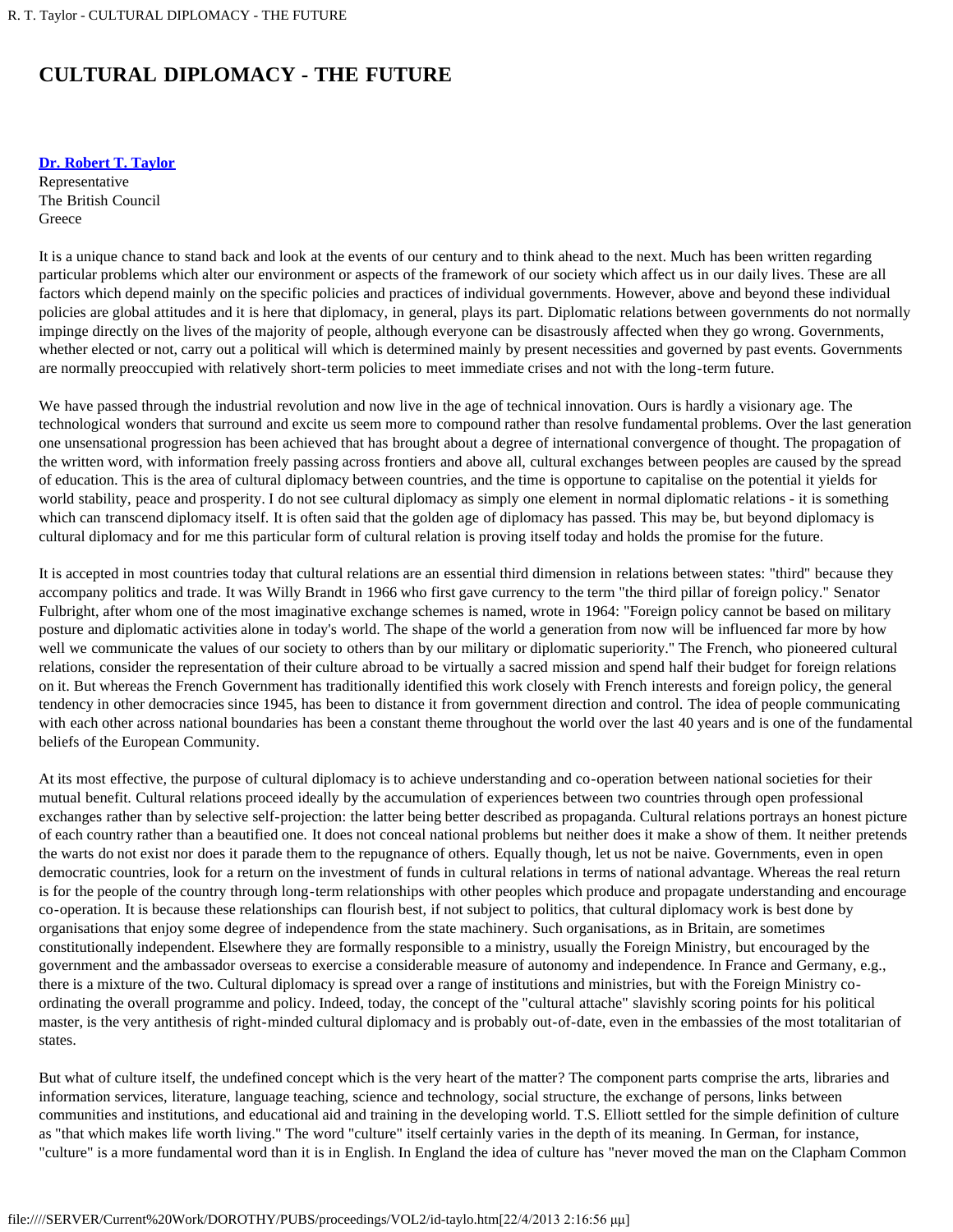bus" as the ordinary citizen has been styled; and yet he himself incorporates a very distinctive culture in the sense of a set of values, attitudes and a view of the world.

There is the need for a measure of independence from government policy for cultural relations, but the work is bound to depend, to a large extent, on the public purse. However much money may be raised from cultural activities themselves, or from collaborators and sponsors, it can do no more than make up a proportion of the total cost. The proportion will vary according to each country's policy and management and it will be determined by the attractiveness of what is on offer - artistically, scientifically, linguistically or educationally - but it can never be more than a proportion.

Most forms of cultural activity are subsidised and this is the accepted style of our age. Governments are called upon to make grants and must justify these to the tax-payers. If governments are persuaded to go on funding cultural relations in a time of recession, a convincing rationale is needed concerning the good done by cultural relations not just to the participants and beneficiaries, but to the national interests at large.

Fortunately for us today, Clausewitz's pronouncement of 1827 that "war is the continuation of politics by other means" is no longer true. However, although there is a consensus about the need to avoid war, there is little in the way of a concerted policy to promote peace in the world. However fervently ordinary citizens desire peace they find little scope for action on its behalf. When such action is attempted it is all too easily channelled into political campaigns. This is one area where cultural diplomacy can and does play a part. Culture is not a quick "wonder cure" for trouble spots, but as part of the pattern of relationships between states it creates an atmosphere that is favourable to peace. The emphasis on "that which makes life worth living", generates an atmosphere which is against destruction. This is not a matter of woolly idealism but of practical common sense, of sound investment. In 1944, when the British Government committed itself to continued expenditure on the work of the British Council - its agent for cultural relations overseas - it said: "The most general and remote of these aims is a peace of understanding between the peoples of the world." The Federal Republic of Germany gives particular prominence to peace in its cultural relations. In 1978 the Foreign Office there said: "Our foreign cultural policy is essentially international co-operation in the cultural sector. It is part of our foreign policy, a policy designed to promote the safe-guarding of world peace."

The contribution that cultural relations make to peace is a cumulative one and is achieved through promoting understanding. Activities arranged by cultural agencies create a favourable impression on foreigners in leading positions, either directly, as with high culture, or indirectly through the reputation built up through professional exchanges and through the exchange of information. Sir Anthony Parsons, former Foreign Policy Advisor to Mrs. Thatcher, expressed it well when he said, "Nations, like people, do not act solely in accordance with an objective evaluation of their best interests. Decision-making at all levels is more often informed by emotional and psychological factors. It is in this area, often intangible and difficult to quantify in terms of balancing the books, that cultural relations play a leading part. It really is blatantly obvious. If you are thoroughly familiar with someone else's language and literature, if you know and love their country, its arts and its people; you feel instinctively disposed - all other things being equal or nearly equal - to support them actively when you consider them to be right, and to avoid too severe a criticism when you regard them as being in the wrong. These simple truths certainly work when we are concerned with individuals; why not then so far as the rest of the world?" Most people would share this belief, but perhaps it is because they are "simple truths" that they are so difficult to prove. The exchange of persons is probably the most enduring means of increasing understanding and usually takes up the largest part of the resources of cultural agencies. Mostly it is directed at key persons in priority areas. The careful identification of target groups is essential, as are tact and restraint. International goodwill and understanding are rarely achieved by direct assault. They are more usually the by-products of activities in which men and women work together for reasons that seem to be good and sufficient in themselves.

I have looked briefly at the general arguments for funding cultural relations. For each country a rationale is needed to justify government expenditure. Let me finish by looking at the changes in rationale which have taken place in Britain during this century. Every country has its own individual approach and, as I commented earlier, France is the one with the most intense and comprehensive attitude to Cultural Relations -- it is one which, in parts, I envy. The French idea of bearing a cultural mission to the world is of long standing, it is a messianic approach how different from Britain! Any notion that Britain had a sacred or moral duty to spread its culture (as distinct from its order justice or trade) found little favour during the imperial days. Culture was not a concept that attracted enthusiasm within Britain: we did not, like France, possess the intellectual tradition of seeing literature and language, the arts as an expression of nationhood that should be transmitted to others. One British official in 1919 concisely put it: "To promote one's country in times of peace is not cricket." A British Foreign Office memorandum of the time commented: "Of the three main elements which make up British influence - political, economic and culture - the first two have long been recognised as fundamental. The third, cultural influence, while vaguely creditable, is of little practical use, and so far above worldly considerations that it ought never to be degraded to political ends."

Compare this with Talleyrand's famous prescription to French Ambassadors leaving Paris to take up their posts: "Make them love France." The difference was apparent in our two colonial policies. While France diffused her language through a series of schools with seconded teachers, and bestowed recognisably French attitudes of thought with it, Britain built upon the tradition and practices of the colonial country and left education to the mission schools. We preferred simply not to bother about cultures as long as the country functioned in our favour.

In the 1930's, when the British Government established the British Council to counter propaganda from fascist countries, the Treasury wrote, "There is some danger that the aim of the British Council may imperceptibly be transformed into a general desire to spread British culture